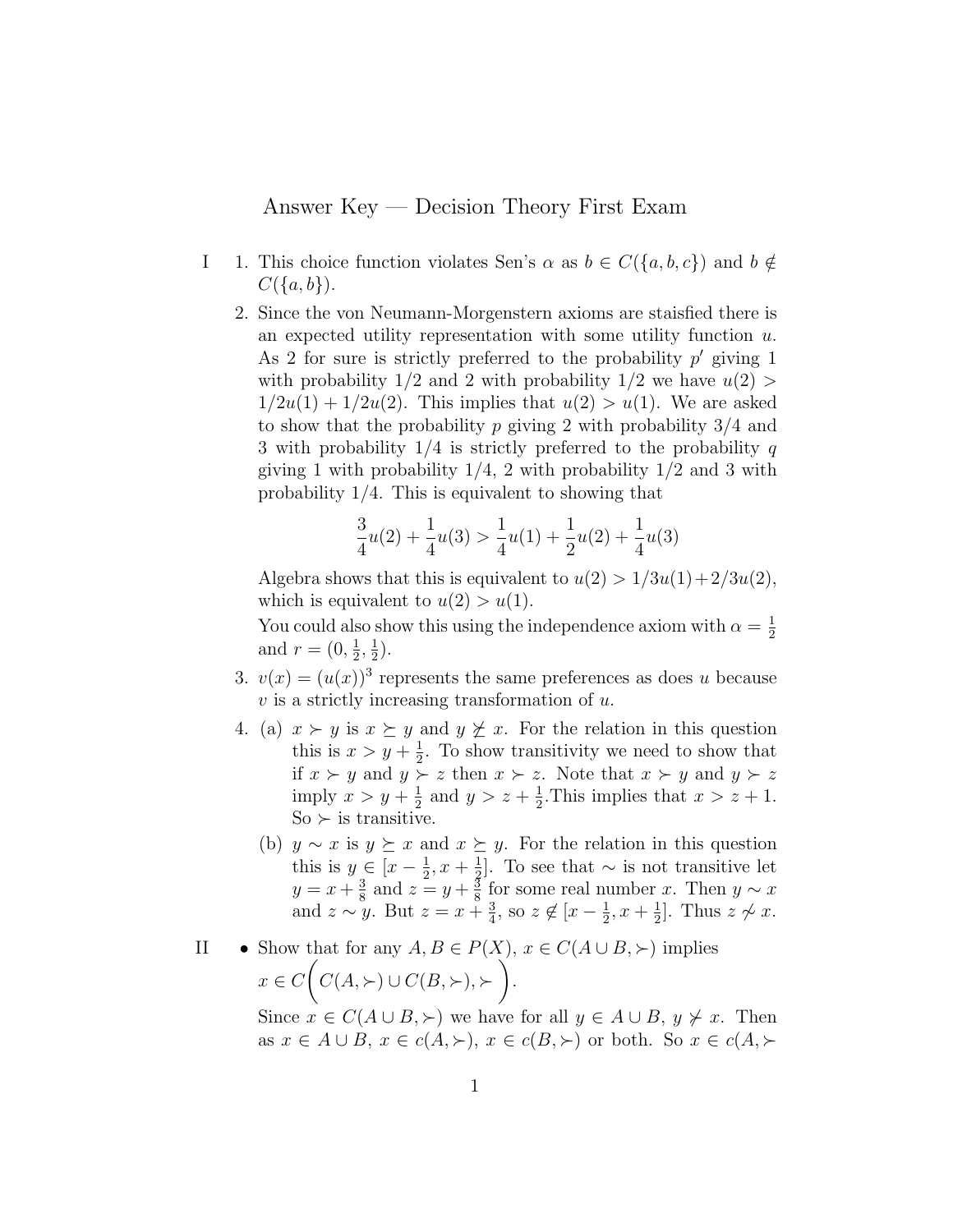\n- \n
$$
\bigcup
$$
 *c*(*B*,  $\succ$ ). As *c*(*A*,  $\succ$ ) *∪ c*(*B*,  $\succ$ ) *c A ∪ B* we have for all *y* ∈ *c*(*A*,  $\succ$ ) *∪ c*(*B*,  $\succ$ ), *y*  $\neq$  *x*. Thus, *x* ∈ *C*(*C*(*A*,  $\succ$ ) *∪ C*(*B*,  $\succ$ ),  $\succ$ ).\n
\n- \n • Show that for any *A*, *B* ∈ *P*(*X*), *x* ∈ *C*(*C*(*A*,  $\succ$ ) *∪ C*(*B*,  $\succ$ ),  $\succ$ ) implies\n  $x \in C(A \cup B, \succ).$ \n We know that  $c(A, \succ) \neq \emptyset$  and  $c(B, \succ) \neq \emptyset$ . Let  $a \in C(A, \succ)$  and  $b \in C(B, \succ)$ . Then for all  $y \in A$ ,  $y \neq a$  and for all  $z \in B$ ,  $z \neq b$ . From  $x \in C(C(A, \succ) \cup C(B, \succ), \succ)$ ,  $a \in C(A, \succ)$  and  $b \in C(B, \succ)$ , we have  $a \neq x$  and  $b \neq x$ . Then by Negative Transitivity, we have for all  $y \in A$ ,  $y \neq x$  and for all  $z \in B$ ,  $z \neq x$ . Thus  $x \in C(A \cup B, \succ)$ .\n
\n

Alternative proofs using Sen's axioms are also possible.

- III Most people did pretty well on parts (a), (b), and (c), and pretty badly on parts (d) and (e). A typical grade on this problem was 20–25 (out of 40). Very few people got over 30.
	- (a) [8 points] The retailer has to choose how many sneakers to buy and how many boots to buy (buying  $N$  altogether). Thus, there are  $N+1$  possible acts,  $\{a_0, \ldots, a_N\}$ , where act  $a_i$  denotes buying i boots (and  $N - i$  sneakers). The uncertainty involves how many boots he can sell before March. So again, a state can be characterized by a number in  $\{0, \ldots, N\}$ . To get 8 points, you had to make clear exactly what the acts and states were.

You didn't have to say the following, although it's useful for later: If he performs the act  $a_i$  and is in state s, then he will sell  $\min(i, s)$ boots before March (he can can sell up to s boots, but can't sell more than he buys), he'll sell all the leftover, namely  $i - min(i, s)$ , after March, and sell all s sneakers. He makes a \$6 profit on all the boots he sells before March, he loses \$2 on all the bootshe sells after March, and makes \$3 on all the sneakers he sells. Thus, the outcome of perfoming act  $a_i$  in state s is that he makes a profit of  $\{\$6\min(i, s) - 2(i - \min(i, s)) + 3(N - i)\}.$ 

(b) [6 points] If he buys i boots, in the worst case, the demand for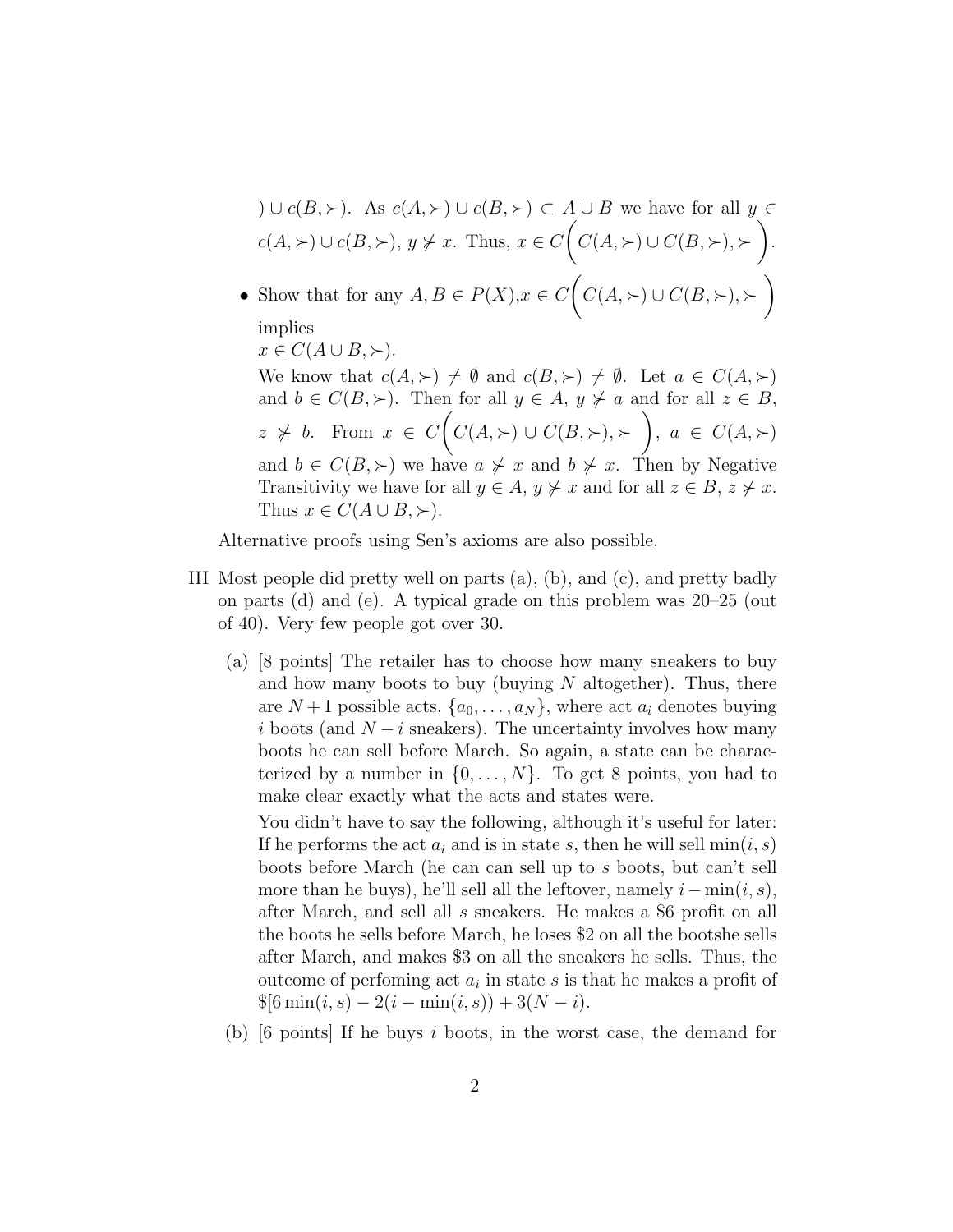boots before March will be 0 (and he'll lose \$2 on each pair of boots he buys). The maximin act  $a_0$ : buying only sneakers.

- (c) [6 points] Since the retailer makes more of a profit on boots sold before March then on sneakers sold, in the best case, he buys N boots and sells them all before March. Thus, the maximax act is  $a_N$ : buying only boots.
- (d) [10 points] Intuitively, if you (the retailer) perform act  $a_i$  (i.e., buys i boots), then there are two things that could cause you regret: (i) you sell fewer boots than you buy (in which case you wish you had bought fewer boots) or (ii) the demand for boots was greater than i (in which case you wish you had bought more boots). What will cause you the most regret is that the demand for boots is 0 or N. Which of these two cases will cause more regret depends on how many boots you buy. For example, if you only buy 2 boots, then if the demand is 0, that won't cause you much regret (you only bought two boots anyway), but you will suffer serious regret if you discover the demand was actually N. Similarly, if you buy  $N-2$  boots, then if the demand is N, you won't suffer a lot of regret, but you will suffer a lot of regret if the demand is 0. This should help you see that you are unlikely to minimize the maximum regret by buying either 0 or N boots. You need to hedge your bets. Here are the technical details.

Clearly the best act in state s (where s boots would be bought before March) is  $a_s$ , buying exactly s boots. If the retailer performs act  $a_i$ , in state  $s \leq i$ , the retailer's regret is  $5(i - s)$ : compared to the best act in this state, namely if  $i \geq s$ , his regret is  $\frac{15}{i - s}$ : he loses \$2 on each of the  $i - s$  boots that are sold after March, and he could have made \$3 had he bought sneakers instead of those boots. If  $i < s$ , then the regret is  $\$3(s-i)$ ; he could have bought  $s - i$  more boots and sold them before March, making \$3 more profit on each one. Thus, the maximum regret for act  $a_i$  is  $\max(5i, 3(N - i))$ . Intuitively, if he buys i boots and i is high, he feels the most regret  $(5i)$  if he doesn't sell any boots before March. If he buys  $i$  boots and  $i$  is low, then his regret is highest  $3(N-i)$  if he could have sold N boots, had he only bought them. As i increases, 5i increases and  $3(N-i)$  decreases. The retailer minimizes his maximum regret for that i at which  $5i = 3(N - i)$ ,